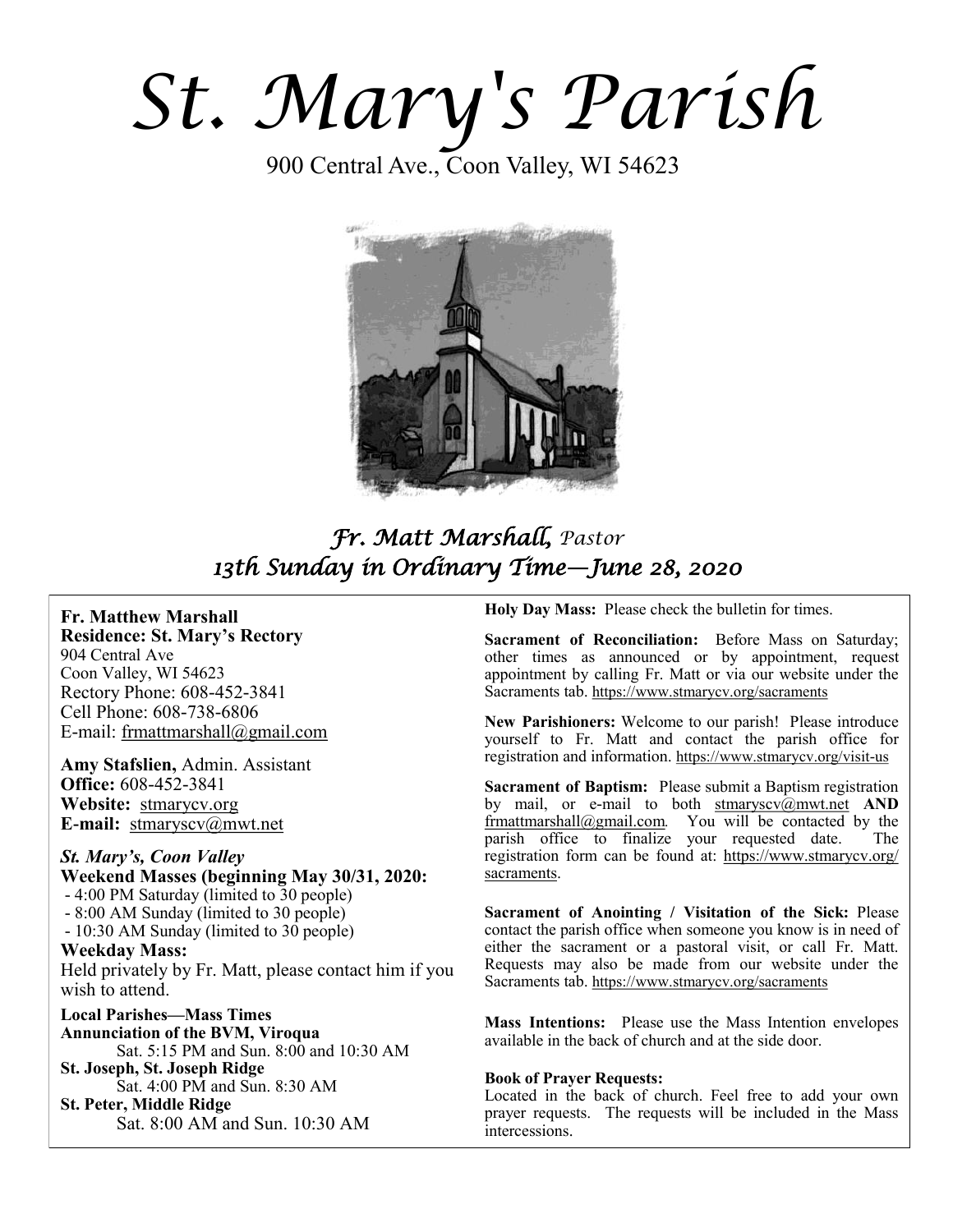# *St. Mary's Parish, Coon Valley, WI 13th Sunday in Ordinary Time*

**—————————————————————————–———–-——–--—————————————–—**

# **SUNDAY, JUNE 28, 2020**

- 1) 2 Kings 4:8-11, 14-16a
- 2) Romans 6:3-4, 8-11
- 3) Matthew 10:37-42

FOCUS: Putting Jesus first is our challenge.

Once again Jesus discusses the challenge of living the Gospel. Faithful discipleship comes with demands. But we are not to keep the Gospel message to ourselves – it must be proclaimed and lived no matter what the cost. For those who are faithful, the reward will be newness of life.

# LITURGY OF THE WORD

In the first reading, *a woman of influence* who consistently offers hospitality to Elisha is rewarded with the promise of a son. Saint Paul reminds the Roman community that through baptism they share in the death and resurrection of Christ. In the Gospel, Jesus tells his Apostles that *whoever does not take up his cross and follow after me is not worthy of me*.

## **Televised Masses:**

WXOW CH 19 La Crosse – Sunday: 9:30 AM EWTN (cable/sat.) – Sunday: 7 AM & 11 AM Daily: 7 AM & 6 PM FOX 25-48 Winona Diocese—7:00 AM

## **Catholic Broadcasting:**

EWTN Catholic Cable Television Vernon Telephone Cable – Chan. 143 MediaCom Chan 15 – Coon Valley Chan 74 – La Crosse also available via satellite

### **Online**:

La Crosse Diocese: [https://diolc.org/sacredworship/](https://diolc.org/sacredworship/televised-mass/) [televised-mass/](https://diolc.org/sacredworship/televised-mass/) or live <https://diolc.org/live> . Daily at 8 AM, Sunday at 9:30 AM

| Giving Last Week |         | Week 25                     | 6/21/2020   |
|------------------|---------|-----------------------------|-------------|
| Adult Env.       |         | \$730.00 Needed Weekly      | \$1,900.00  |
| Offertory        |         | \$105.00 Received This Week | \$875.00    |
| Votive Lights    |         | 40.00 Run. Tot. Needed      | \$47,500.00 |
| Total            |         | \$875.00 YTD Received       | \$46,824.89 |
| 11 Adult Env     |         | Difference                  | (675.11)    |
| Rice Bowl        | \$70.60 |                             |             |

# Upcoming Events/Calendar

• Streaming Live on Facebook—our 8:00 AM Mass—[https://www.facebook.com/](https://www.facebook.com/StMarysCoonValley) [StMarysCoonValley](https://www.facebook.com/StMarysCoonValley)

# **New Mass Time Schedule**

-Saturday 4:00 PM (limited to 30 people) -Sunday  $\omega$  8:00 AM (limited to 30 people) -Sunday  $\omega$  10:30 AM (limited to 30 people)

- **Weekday Mass** is being held privately by Fr. Matt, if you would like to attend, contact him prior to the date for a time.
- **Church will be open for private prayer Tuesday through Friday from 9AM until 7 PM and Sunday Noon to 7 PM** (please practice good social distancing and Maximum of 10 persons)



# Intentions

Weekday intentions will be prayed for privately by Father Matt on the day scheduled, please add these intentions to your own, in your prayers from home.

**June 27 ~ 4:00 PM - †Don Kammel**

**June 28 ~ 8:00 AM - †Willard and Mina Kubal**

**June 28 ~ 10:30 AM - †Robert Welsch**

June  $30 \sim$  Our Parish Family

July  $01 \sim \text{\texttt{tDeceased members}}$  of the Ollendick and Fleming Families

July 03 ~ †Josephine Kerska

**July 04 ~ 4:00 PM - †Alex and Rose Roskos**

**June 05 ~ 8:00 AM - Our Parish Family**

**June 05 ~ 10:30 AM - †Norbert and Arlene Seichter**

*Amazon Smile* is the charitable arm of Amazon.com. If you order on Amazon, use Amazon Smile the same as you would as regular Amazon, and choose St. Mary's Parish as your charitable organization.



Log in to: [amazon.com/smile](http://amazon.com/smile) and click the word "supporting" under the search bar. You can search for St. Mary's by typing, "St. Mary Parish Coon Valley" **or simply click the link on our parish website: <stmarycv.org>**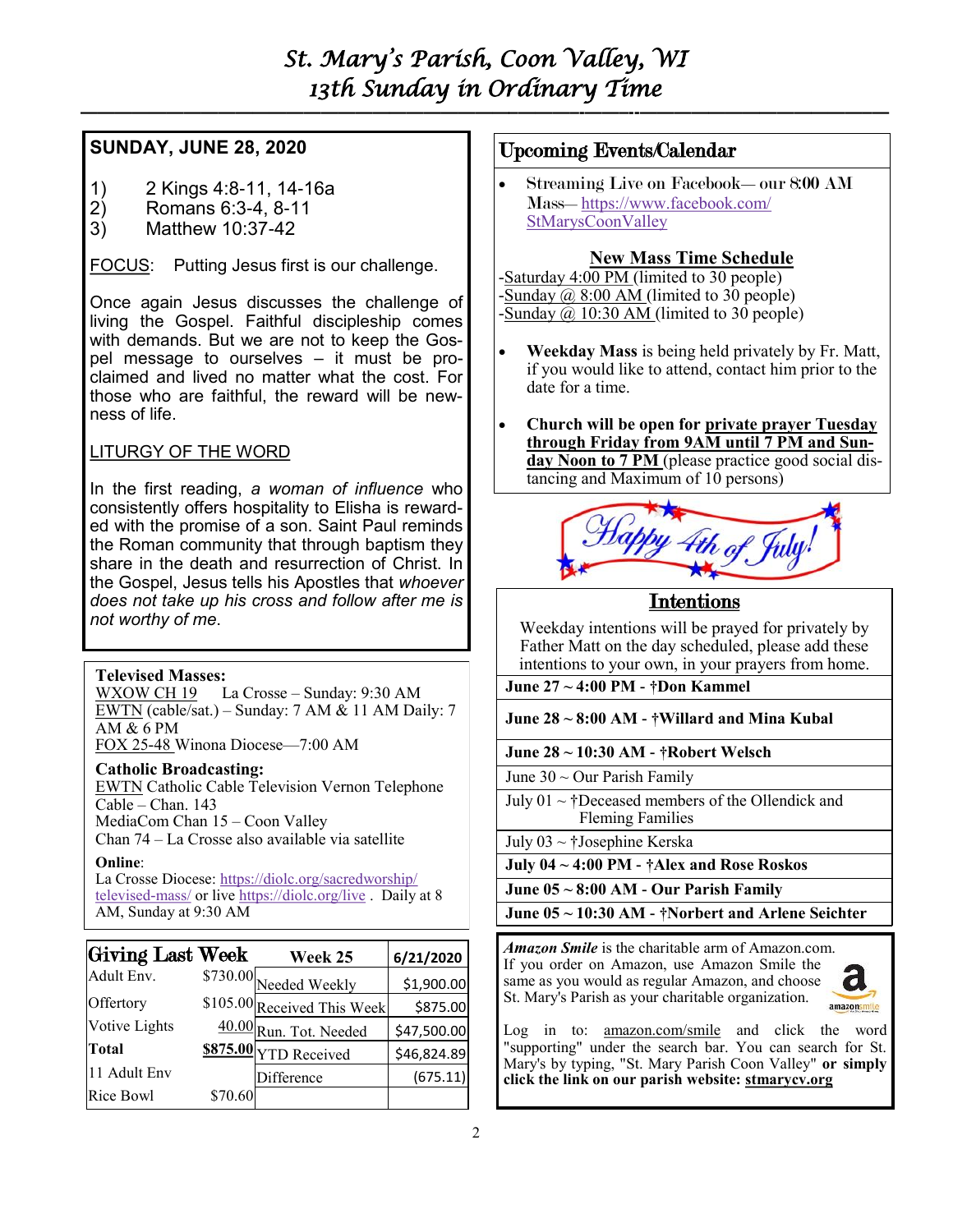# Parish Announcements

#### **Please consider being a money counter for our parish during COVID time.**

We are low on counters and don't want to overwork the ones we have. Please e-mail or call our parish office to sign-up: stmaryscv@mwt.net OR 452-3841.

### **Do you have a skill with sewing or knitting?**

Please consider helping St. Mary's produce Baptismal keepsakes for our newest parishioners and their families. If interested, please call or e-mail Fr. If interested, please call or e-mail Fr. Matt: frmattmarshall@gmail.com OR 452-3841.

#### **July Magnificat**

The Magnificat company has supplied us with free copies of booklet for the month of July. You are welcome to take a copy with you today. They are offering a special on a 3 month subscription for only \$5. Visit: [www.magnificat.com/free](http://www.magnificat.com/free) for more information and to subscribe.



## **Parish Financial Support Options**

- US Postal Service: mail directly to the parish office.
- Bill Pay through online banking, add St. Mary's as contact (if possible, use your envelope number as the account number).
- Use our online service at: [diolc.org/st-mary-coon](http://www.diolc.org/st-mary-coon-valley)[valley](http://www.diolc.org/st-mary-coon-valley) (a 3% fee will be assessed by the provider of the giving portal, your contribution will be recorded for the full amount).

### **Staying Connected**

- The parish bulletin will continue to be available on after July 12. our Website—[www.stmarycv.org](http://www.stmarycv.org)
- We are mailing the bulletin to those over the age of **Queen of the Americas Guild Annual Conference** 80 (if their age is recorded in our database)
- church for pickup during private prayer times.
- **If you know of someone who does not have internet and could benefit from having the bulletin mailed to their home, please contact the parish office with the person(s) name(s).**

# **We are proud to announce the baptism of Ryan John Kuchinski**



Child of David D. Kuchinski and Jennifer L. (Pedretti) Kuchinski

**~ We welcome him to the church and congratulate his parents ~**

# **Our Deepest Sympathy to the Family of:**

**Sylvester Dowiasch**  who passed away on June 21, 2020 and was laid to rest in St. Mary's Cemetery on June 25, 2020



*~ Life is a dream walking, death is going home ~*

#### **Diocesan Annual Appeal Ends June 30th**

\_\_\_\_\_\_\_\_\_\_\_\_\_\_\_\_\_\_\_\_\_\_\_

*Thank You again for supporting the Appeal and your parish.* As of June 26, 2020 we will receive a total refund of \$3,892.50!

# Diocesan/Local Announcements

**LifeTeen Catholic Youth Ministry Convention Scholarship – Date Extended** For the past several years, through a generous grant, people from our diocese who work with young people have been able to attend this convention for free. There are a few more scholarships available. The convention has been postponed to September 16-19, 2020. If you have not attended this convention, or know of someone who has not attended this convention, please email Andrew Brueggen, LifeTeen Area Coordinator at youthdir@stpatsonalaska.com

#### **Cathedral Live Stream Mass Schedule di**olc.org/live Live Daily Mass (Monday-Saturday) from the Cathedral Mass in English – 8:00am

Mass in Spanish – 8:30am

Live Sunday Mass from the Cathedral Mass in English –  $9:30$  a.m. Mass in Spanish –  $10:30$  a.m.

**A Virtual 50th Jubilee Anniversary Celebration–**The inperson 50th wedding anniversary Masses have been canceled. But a special Mass with Bishop Callahan will be held this year via live-stream at 1:00 pm on Sunday, July 12 from the Cathedral. You will be able to view the live stream or recording by visiting https://diolc.org/marriage/ on and

• Copies of the bulletin will also be available in the Guadalupe. Join us for this two day conference/retreat July 31-August 1, 2020 at the Shrine of Our Lady of examining Our Lady of Guadalupe's relationship to Human Life and Its Cradle in the Family Formed by Marriage. Enhance your faith and learn more about the miracle of Our Lady of Guadalupe, and the history of our Faith. Visit: queenoftheamericasguild.org, call 630-584-1822 or email staff@queeenoftheamericasguild.org. Flyers are also in the back of church.